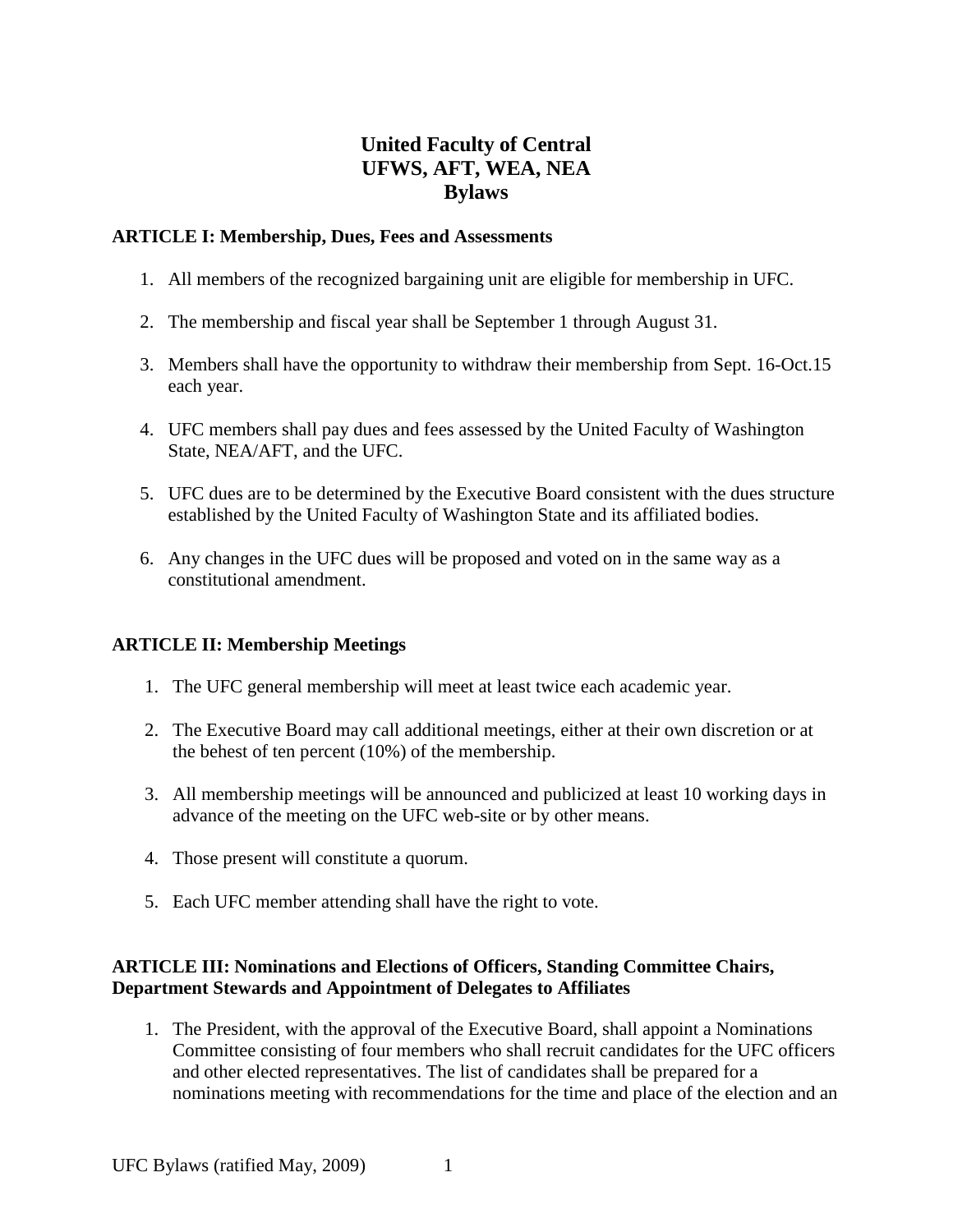election procedure that guarantees fairness. Elections may be conducted by mail-in or email ballots.

- 2. Membership in good standing for at least one year immediately preceding the election shall be required for holding office. Each nominee must give his/her consent to appear on the ballot.
- 3. Nominations from the floor shall be called for and received ata spring quarter meeting. Following thismeeting, nominations shall be closed.
- 4. The slate of officers shall include candidates for all UFC officers (President, Vice President, Communications Officer, and Financial Officer). Chief Stewards are elected by the Stewards Council in a separate election.
- 5. The Executive Board shall approve the time and place of nominations and elections to ensure that they are convenient for the greatest possible attendance and/or participation by all active members. The election shall be by secret ballot, observing the one person, one vote principle. Members who vote by email shall understand that their vote is not secret and will be known by the Nominations Committee.
- 6. To win, a candidate must receive a majority of the votes cast. In the event of a plurality or a tie, the Executive Board shall hold a run-off election within fifteen (15) days between the two candidates receiving the most votes.
- 7. Each department shall select or elect its Steward(s). Elected candidates must receive a majority of votes cast. Selected Stewards must be approved by UFC president.
- 8. Delegates to union affiliates will be appointed by the Executive Board.

## **ARTICLE IV: Duties of Officers**

- 1. The President shall:
	- a. Preside at all official meetings and shall perform such duties as are customarily associated with the office;
	- b. Appoint and/or discharge all members of standing committees with the approval of the Executive Board and serve as an ex officio member of all standing committees or designate someone to do so;
	- c. Charge committees with their duties;
	- d. Represent the UFC at meetings with the employer; and
	- e. Prepare and submit an annual report of UFC activities at an annual meeting.
- 2. The Vice-President shall:
	- a. Assist the President and act in the absence of the President;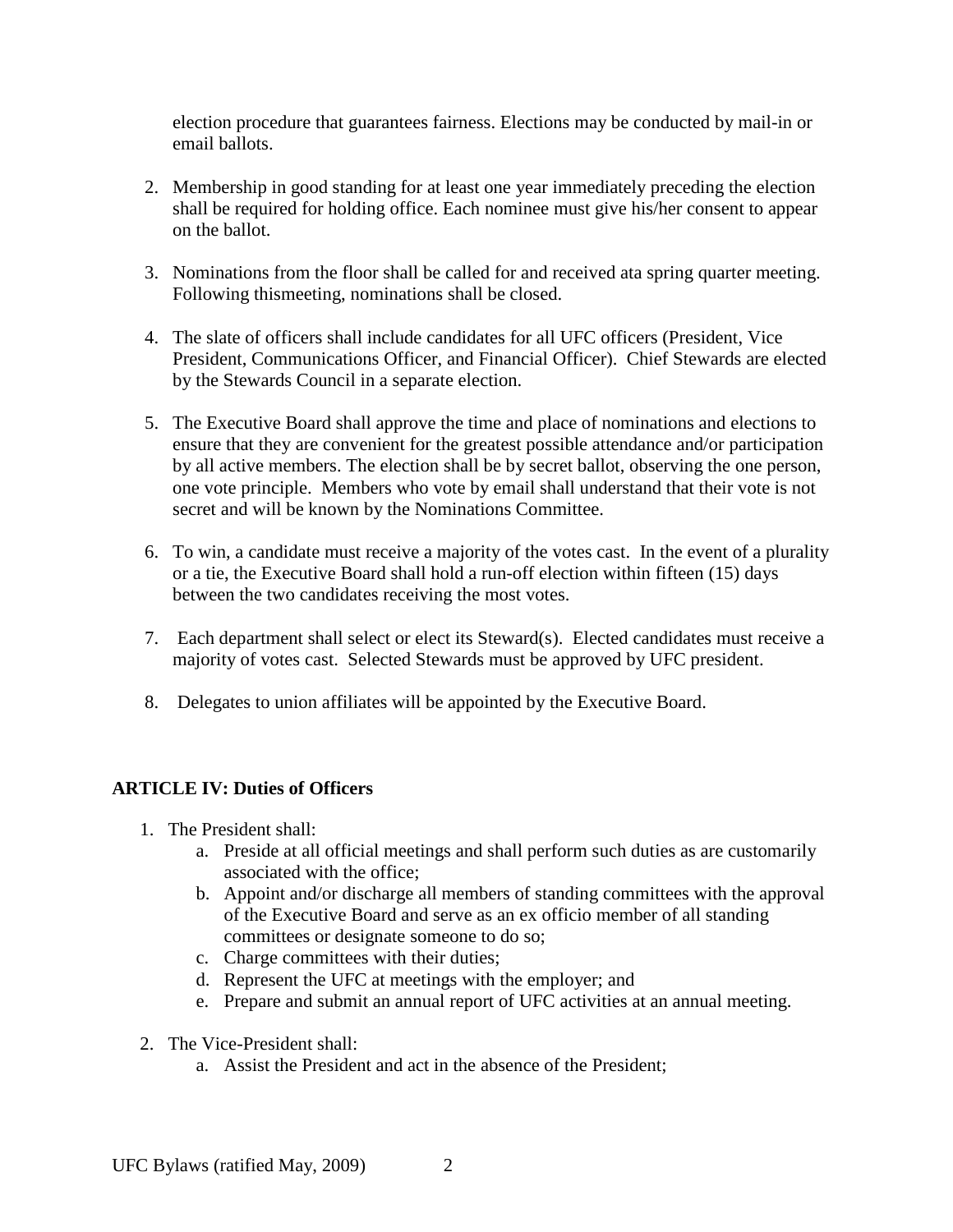- b. Chair the Stewards' Council and shall be empowered to call meetings of the Council, at least one such meeting shall be held in each of the three academicyear quarters;
- c. Keep the Executive Board informed of the activities of the Stewards' Assembly.
- d. Maintain membership records and report to WEA and AFT-Washington.
- 3. The Past-President shall serve as an advisor to the President and the Executive Board.
- 4. The Communications Officer shall:
	- a. Handle all correspondence for UFC;
	- b. Notify the appropriate members as to the time and place of Executive Board and membership meetings within the time limits set forth in the Constitution and Bylaws;
	- c. Keep accurate minutes of all Executive Board and membership meetings, distribute copies of Executive Board minutes to Executive Board members following meetings, distribute minutes of general membership meetings to all membership within thirty (30) days following meetings;
	- d. Maintain the records and files of UFC; and
	- e. Distribute copies of all proposed amendments to the Constitution and Bylaws.
- 5. The Financial Officer shall:
	- a. Oversee the collection, transmittal, and disbursement of dues;
	- b. Deposit all monies in a bank in the name of UFC;
	- c. Notify the UFC of the name of the bank in which dues are deposited;
	- d. Hold all funds and disburse them accordingly upon the submission of vouchers or receipts approved by the UFC President;
	- e. Be a signator on the UFC bank account along with the President or Vice President;
	- f. Prepare an annual financial report which shall be distributed once each year to Executive Board members and to each separate work site;
	- g. Report as necessary at membership meetings;
	- h. Prepare the books for an audit; and
	- i. File the appropriate federal and state forms.
	- 6. The Chief Steward shall:
		- a. coordinate the activities of the Stewards;
		- b. assist the President and other officers; and
		- c. coordinate and assist membership activites.

## **ARTICLE V: Duties of the Executive Board**

Are those as described in the Constitution and these Bylaws, the Executive Board shall:

1. Conduct and manage the affairs and business of the UFC, including interpretation of this Constitution and Bylaws.

2. Implement motions and resolutions approved by the membership or Stewards' Council and put into operation other measures consistent with the Constitution, Bylaws, purpose,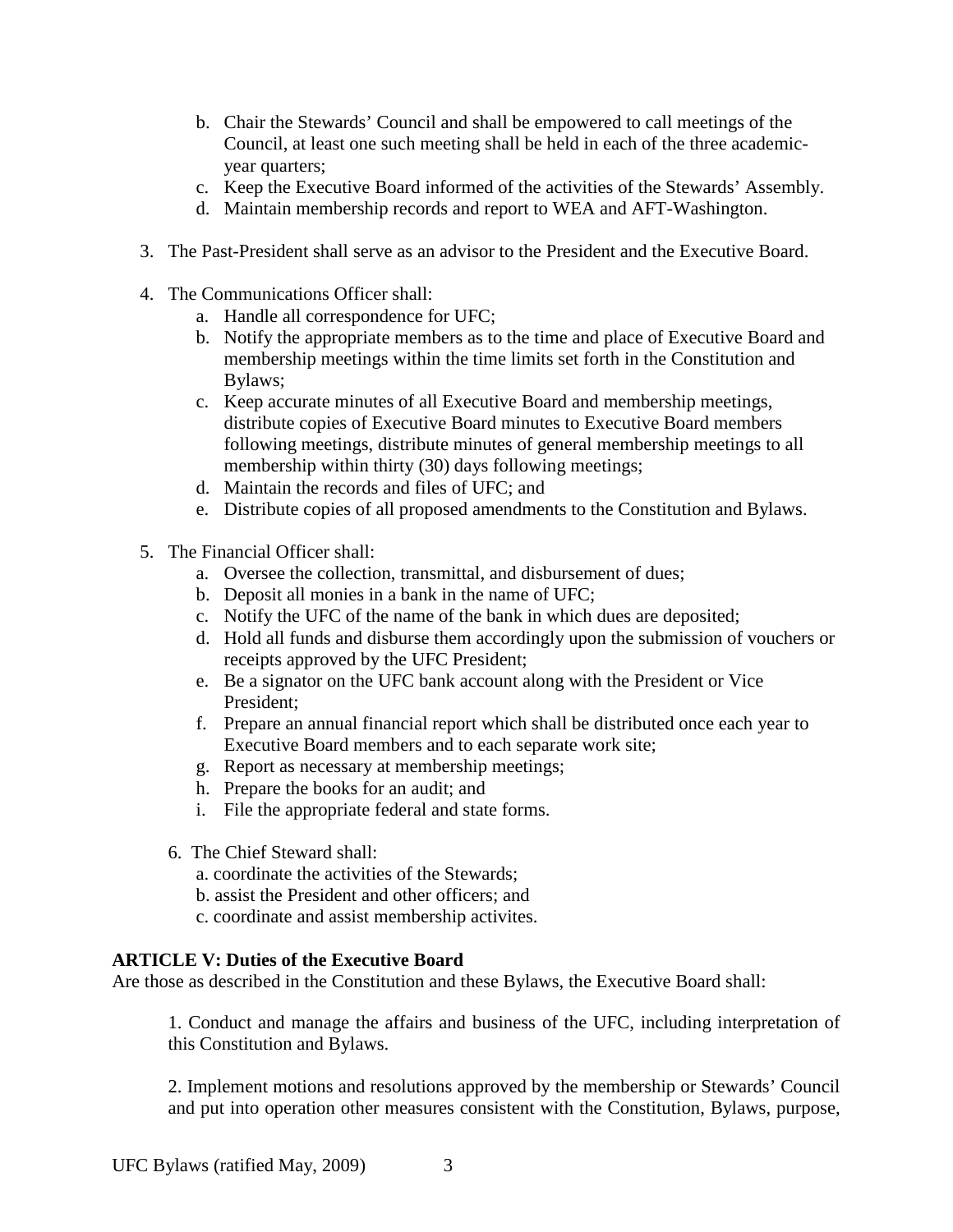and policies of the UFC. It shall fix the time and place and shall make all necessary arrangements for annual and special meetings.

3. Approve the appointment and discharge of all standing and special committee members (with the exception of committees established by the membership or the Stewards Council), approve the creation of all special committees, and shall review the activities of all committees.

4. Hear and decide the appeal of a faculty member who wants to contest the Grievance Committee's decision on his/her grievance.

#### **ARTICLE VI: Ad Hoc and Standing Committees and the Bargaining Team**

1. Both standing and ad hoc committees are authorized by the Bylaws. Ad hoc committees may be established by the Executive Board or Stewards Council.

2. Committee members shall be appointed and removed by the President with the approval of the Stewards' Council and committee members shall serve for at least one year.

3. Ad Hoc committee members shall serve until their committee is dissolved by the Executive Board or Stewards Council or until discharged by the President with the consent of the Executive Board or Stewards' Council.

4. Standing committees may include but shall not be limited to: the Bargaining Team or Committee, the Campaign Action Committee, the Grievance Committee, Membership and Organizing Committee, and the Communications and Publicity Committee.

5. Each committee may establish its own standing rules for the conduct or operation of the committee, as long as the rules comply with these bylaws, minutes of the proceedings of each committee shall be filed with the Communications Officer of the UFC, and the Communications Officer shall provide copies of the minutes of each committees to that committee's chairperson for the ensuing year.

6. All committees shall report to the membership as directed by the President or the Executive Board. The Chair of each standing committee shall be elected by the members of that committee, approved by the President, and shall serve at least one (1) year. The President may remove the Chair of a standing committee with Executive Board approval.

## **ARTICLE VII: Composition and Duties of Standing Committees:**

1. The Bargaining Team. The President, with concurrence of the Executive Board, shall appoint a Bargaining Team. The UFC Executive Board will determine whether to use UFWS staff or one of the available AFT Washington or Washington Education Association (NEA/WEA) staff as the chief negotiator.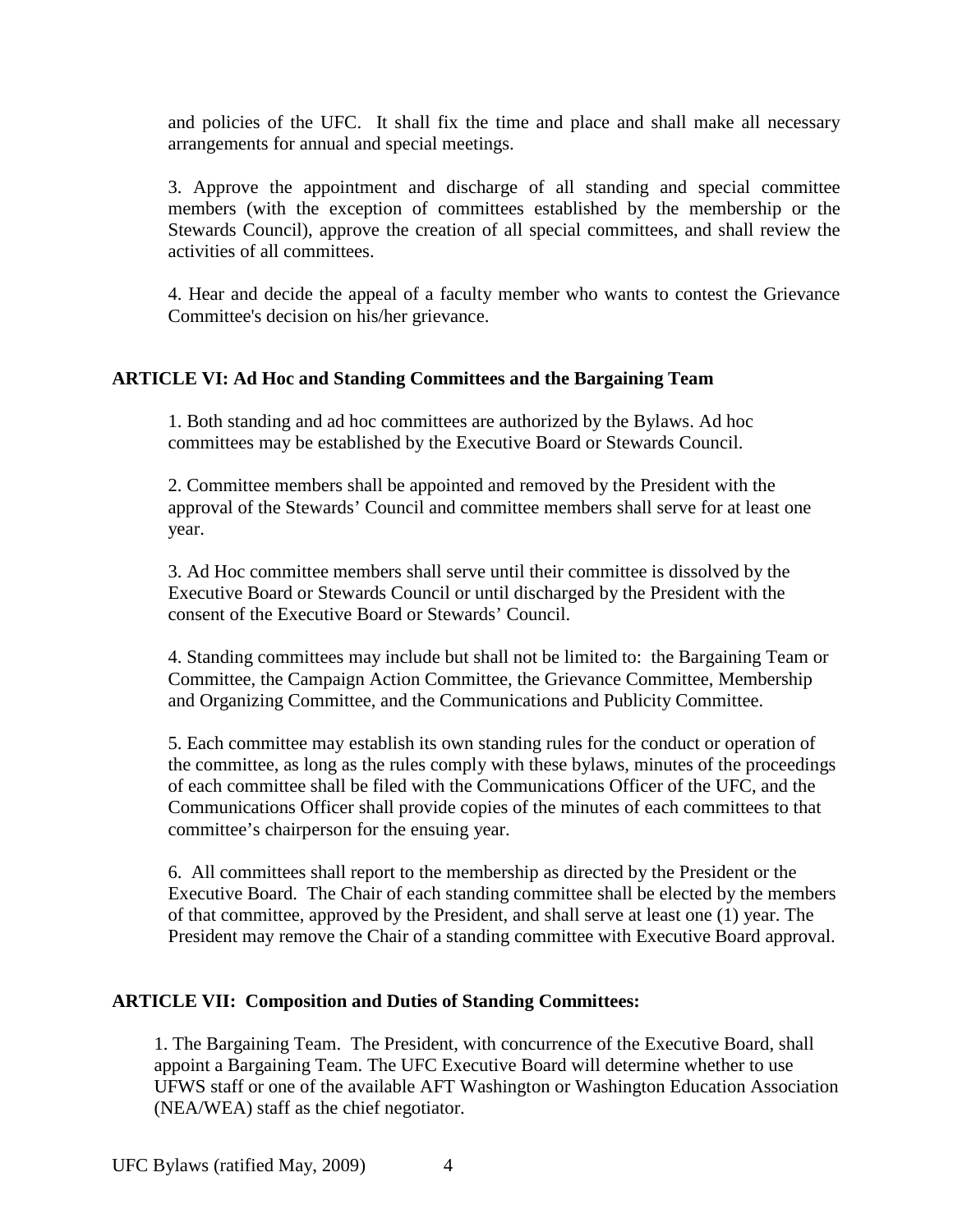Any agreement by the Bargaining Team is tentative, subject to ratification. Once a full tentative agreement is reached, it will be shared with CWU faculty, and a vote of the UFC membership to ratify or reject the agreement will be taken. The Bargaining Team shall:

- a. Receive appropriate training in negotiations;
- b. Develop proposals and begin the negotiations process with the designated representative of Central Washington University Board of Trustees;
- c. Report regularly during the bargaining process to the Bargaining Issues Committee and, through it, to the membership and the rest of the faculty in the bargaining unit; (A normal practice is to provide brief updates after every bargaining session.)
- d. Consult with the Campaign Action Committee, as needs arise.
- 2. The Campaign Action Committee (CAC) functions to plan actions and activities for the purpose of engaging, involving and mobilizing UFC members and other CWU faculty.

a. The CAC will work in conjunction with the bargaining team to develop means to determine UFC members' issues and priorities for collective bargaining; b. During the bargaining process, the CAC may plan and implement actions that support UFC negotiating positions and the UFC Bargaining Team's efforts to win the best contract possible for CWU faculty;

c. At other times, the CAC may plan and implement actions and activities that raise UFC's profile among the faculty and/or draw attention to issues of importance to CWU faculty and the University community.

- 3. The Grievance Committee shall work with Stewards and UFC staff to monitor contract compliance and work place issues, and process grievances and complaints.
- 4. The Communications and Publicity Committee shall communicate with UFC members and other faculty, the media, the campus community and others as needed, and maintain the UFC web site and publish a UFC newsletter and other publications as needed.
- **5.** The Membership and Organization Committee shall recruit members, maintain updated files of members, plan membership meetings, and other membership events.

#### **ARTICLE VIII: Duties of the Stewards' Council**

The duties of the Stewards' Council and Stewards shall be to:

1. Develop and maintain the organization's communication network. This shall include, but not necessarily be limited to a "telephone tree", e-mail distribution lists, and a system for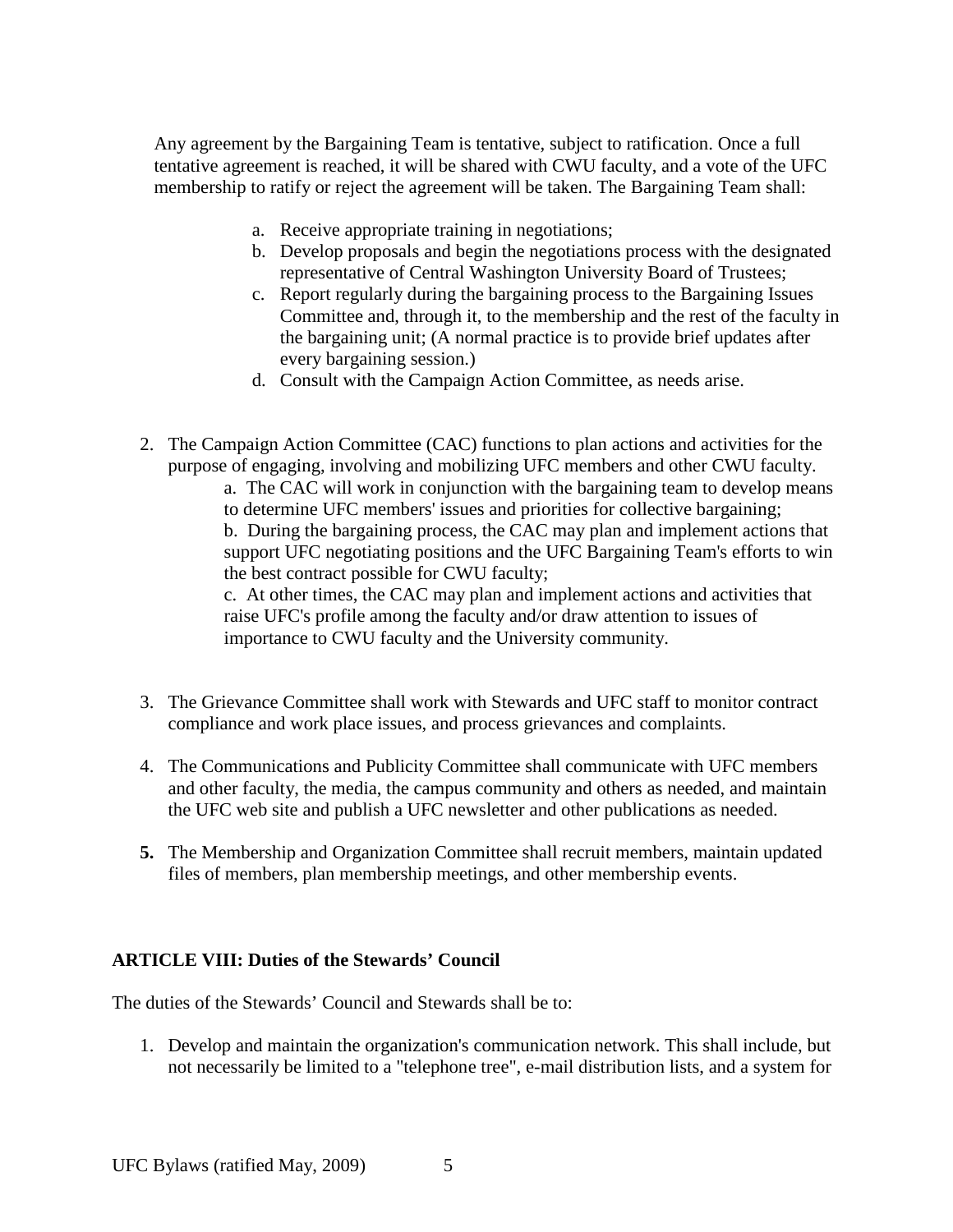quickly distributing newsletters and other written materials to the membership and to perform other tasks for the organization.

- 2. Provide a forum for Stewards to communicate with one another, learn from one another, and support one another.
- 3. Schedule Steward Training programs and communicate the times, dates, and subjects of these programs to all UFC members
- 4. Maintain two-way personal contact with the individual members they represent in grievances and other matters.
- 5. Build the union by securing new members and encouraging existing members to attend union functions and join in the life of the union.

## **ARTICLE IX: Membership Duties**

The duties of the general membership are as follows:

- 1. Establish UFC policies and objectives.
- 2. Adopt the rules and agendas for its meetings.
- 3. Adopt the annual budget.
- 4. Approve or ratify the establishment of any ongoing paid positions.
- 5. Establish guidelines and hear continuing reports on bargaining agreements.
- 6. Enact such other measures as may be necessary to achieve the goals and objectives of UFC which do not conflict with the UFC Constitution and Bylaws.
- 7. Vote in union elections, contract ratifications, and other union initiatives.

## **ARTICLE X: Contract Ratification**

The President shall call *at least* one ratification meeting. At this meeting the bargaining team (members thereof) will report on negotiations and *may* recommend to the membership that they vote yes or no on the proposed agreement. At the meeting(s), the union shall provide copies of the complete proposed agreement and a summary of said proposed agreement. The proposed agreement and summary shall also be posted on the UFC web-site. After the presentation by the bargaining team, those attending the meeting shall have the opportunity to ask questions of the bargaining team and/or the president regarding the content of the proposed agreement.

1. UFC members in attendance at the meeting may vote at any time after the meeting is called to order.

2. The membership shall be given *at least* seven calendar days notice of each ratification meeting scheduled by the President.

3. In addition to ratification meetings, the President and the Bargaining Team, at their discretion, may schedule times and locations where members who did not attend the meeting(s) may vote.